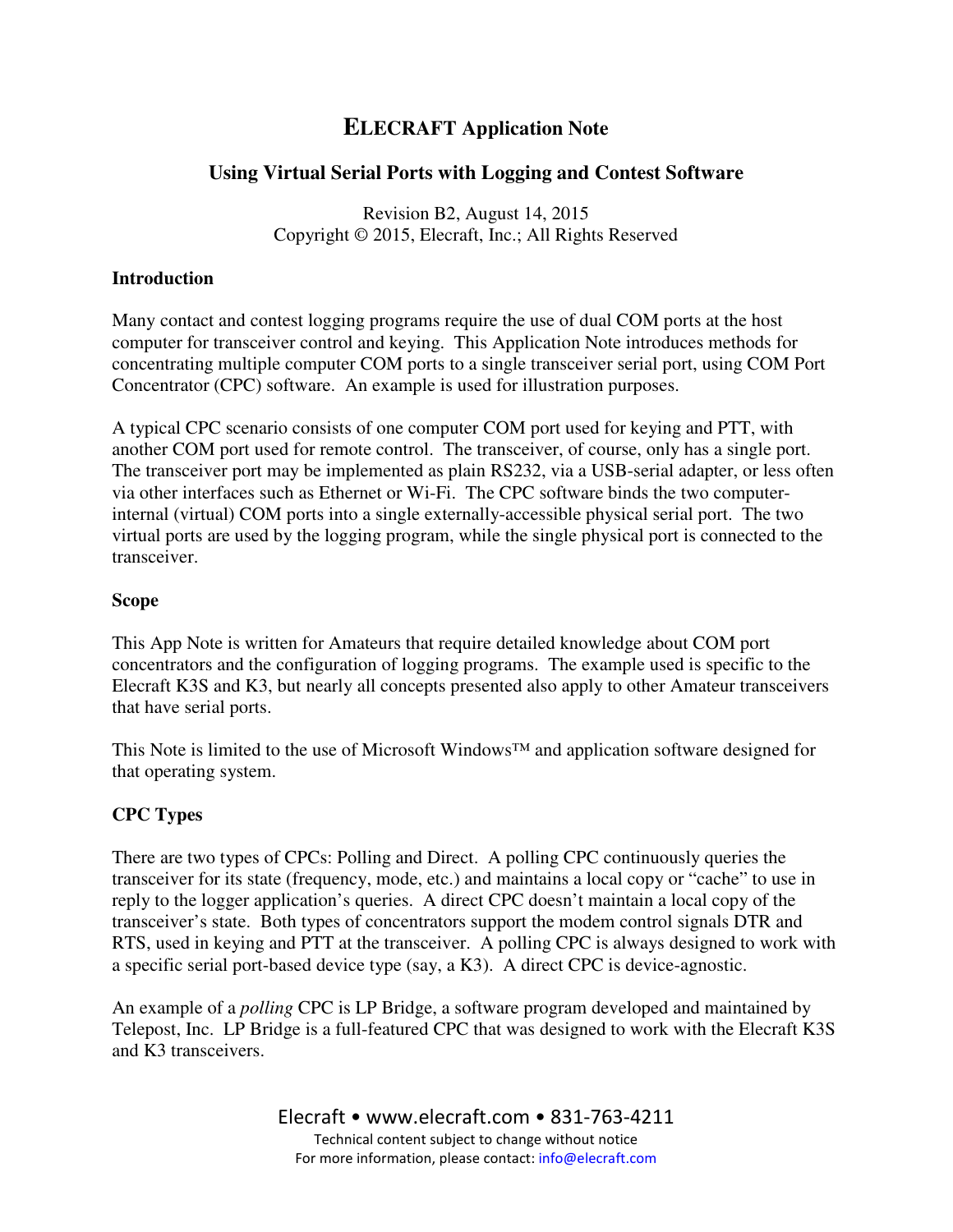There are many examples of *direct* CPCs. One that is in common use is VSPE, developed and maintained by Eterlogic.com. VSPE is a full-featured direct CPC. This Application Note does not show any examples of using VSPE, to keep the Note brief.

Because the polling type of CPC acts as a "stand in" for the transceiver, it is the best type to use with multiple applications that each interact with the transceiver's control port. If your application needs one port for data and another port for keying and/or PTT, either type of concentrator will suffice, if properly configured.

## **CPC Usage**

One of the more common use cases for a CPC is to combine the computer's keying/PTT and control COM ports into a single serial port for use at the transceiver. This is illustrated below in Figure 1 and described here. In this configuration, COM11 is used for serial communications with the transceiver, while COM12 is used as the transceiver's keying and PTT port. COM8, shown on the right, is the physical serial port that is connected to the transceiver. COM11 and COM12 aren't physical serial ports, but instead are virtual COM ports *created* by the CPC software. They become available for use by software applications after the CPC has been correctly configured and started.

The CPC application combines the COM11 and COM12 streams from the computer to the transceiver port (COM8). Likewise, from the transceiver to the computer, the streams are split so that both COM11 and COM12 ports receive identical data from the transceiver.

The application program used in the example of Figure 1 is N3FJP's Amateur Contact Log (ACL). The transceiver is set up in CW Mode, and the logger will be used to key it using the KEY input via the serial port's DTR modem control signal. LP Bridge is used as the CPC.



Figure 1. Virtual and physical serial port configuration, shown with a contact logger program requiring two COM ports.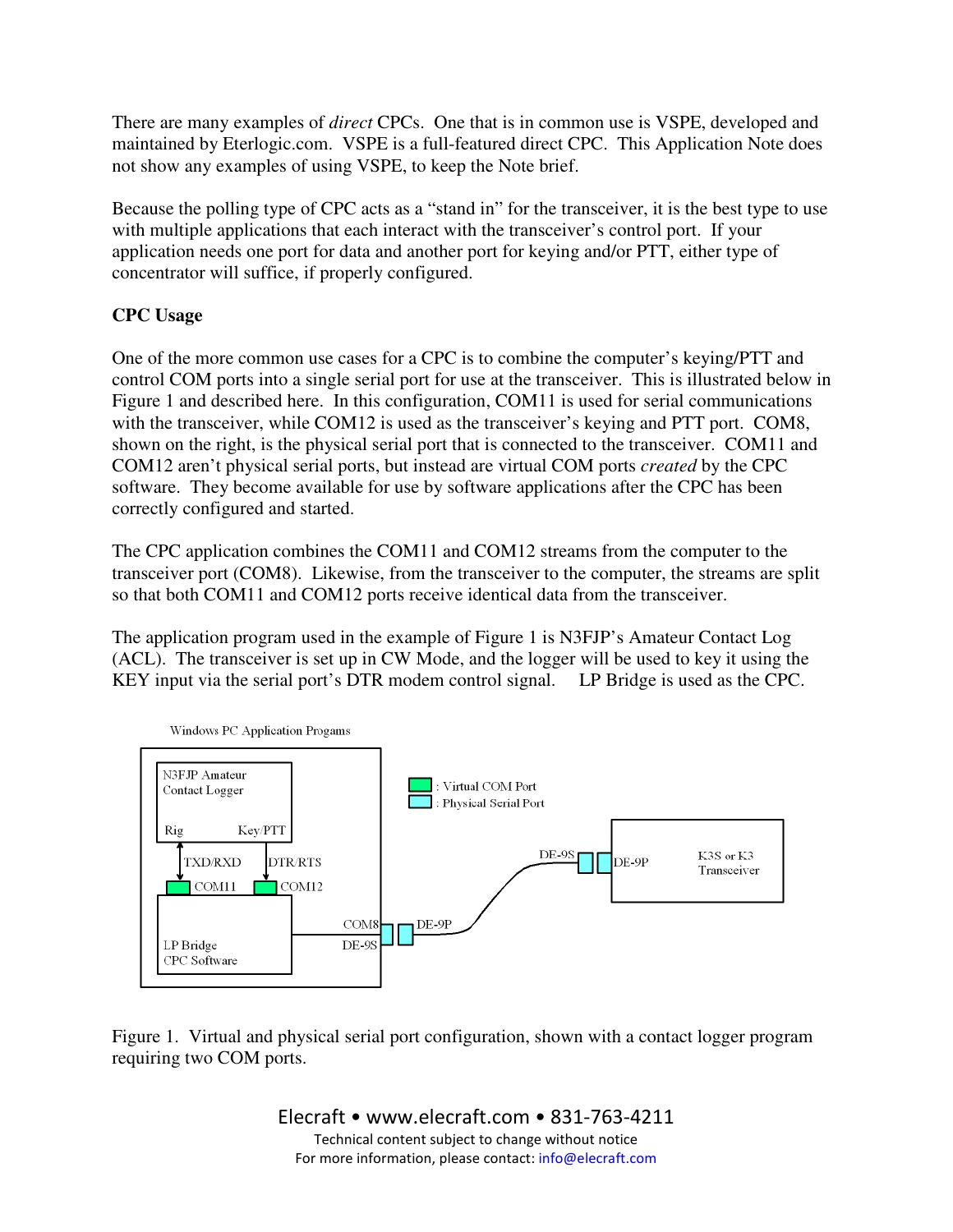## **Special Case: CPC Usage with a USB-Serial Adapter**

When a USB-Serial adapter is plugged into your Windows PC or its external USB Hub, it is enumerated as if it were a regular COM port. What's needed is to understand *which* COM port the USB adapter represents.

The Windows Control Panel provides access to Device Manager, an applet which is used to probe details about various device types that Windows recognizes. Within Device Manager, select the Ports category and expand it. As the USB-Serial adapter is inserted, a new COM port will appear. When the adapter is removed, that same port will vanish from the lineup. Take note of which COM port appears and vanishes. That port is the one to use as the *physical* port during setup and configuration.

While in Device Manager, select two COM ports that aren't listed in the lineup. These will be used as the virtual ports - COM11 and COM12 in the example - in the CPC's configuration. Two ports with adjacent numbering are easiest to keep track of.

### **CPC Setup and Configuration**

See Figure 2, below, which is based on the diagram shown in Figure 1. COM11 and COM12 are the two virtual COM ports available to the contact logger application program. COM8 is shown as the physical port, which is the RS232 or USB-serial adapter connection to the transceiver. Setting up the CPC is described below, step by step, below. This sequence uses the LP Bridge program from Telepost, Inc. as an example, but any CPC you use needs to be configured similarly in order to work properly.

The steps needed to implement the example in LP Bridge are:

- 1. Select the K3 Com Port (see upper left panel). Use the drop-down menu to select the COM port. The example uses COM8. If you want the program to connect to this physical COM port automatically when it starts up, check the Auto Connect box. Now, push the Connect button to connect the transceiver port. *There is a short delay while LP Bridge makes the connection. During this time, there is nothing visible happening with the program.*
- 2. Select the PTT-Key port in the Virtual Com Port #1 panel (lower left). Use the drop down menu to select the COM port to be used for PTT-Key – the first one chosen earlier. If you want the program to create this virtual port automatically when it starts up, check the Auto Create box. In the lower text box in this panel, you can label the virtual port for later reference. Push the Create button to create the virtual serial port. Note that the example uses COM12 for this step. *There may be a brief delay while LP Bridge initializes the virtual port.*
- 3. Repeat the last step, but use the Virtual Com Port #2 panel for the control port, and the second virtual COM port from the two chosen earlier. Again, there is a text box available to label how the port is to be used. The example uses COM11 for this step, and the label indicates "Data Port". *There may be a brief delay while LP Bridge initializes the virtual port.*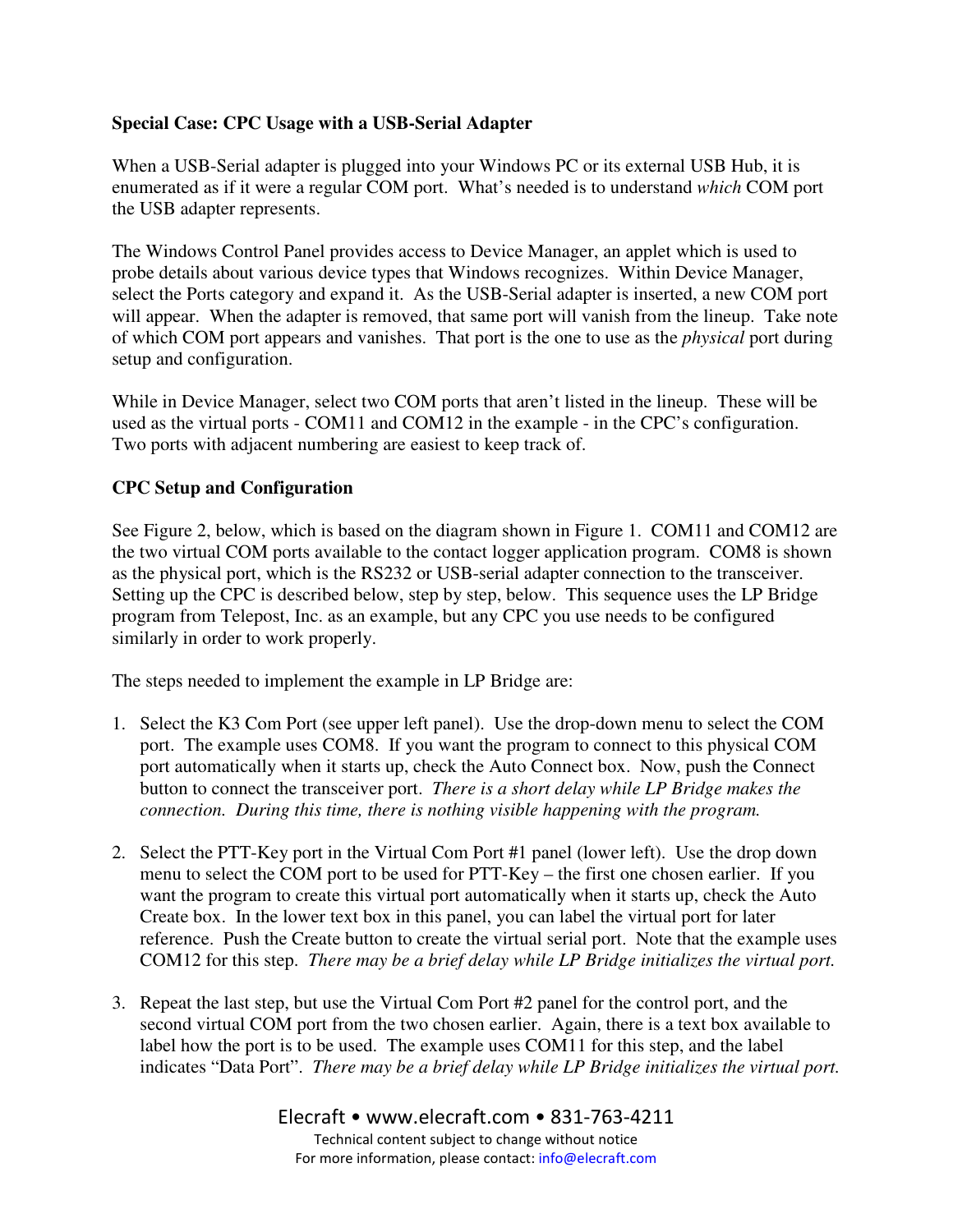| $\sqrt{2}$ LP_Bridge_v1.0.8                                                                                                                                                                                                                                         |                                                                                                                                                                   |                                                                                                                                                       |                                                                                                                                             | <b>BLACK</b>                                                                                | $\mathbf{x}$<br>æ                                   |
|---------------------------------------------------------------------------------------------------------------------------------------------------------------------------------------------------------------------------------------------------------------------|-------------------------------------------------------------------------------------------------------------------------------------------------------------------|-------------------------------------------------------------------------------------------------------------------------------------------------------|---------------------------------------------------------------------------------------------------------------------------------------------|---------------------------------------------------------------------------------------------|-----------------------------------------------------|
| File<br>Setup<br>Help<br>K3 Com Port-<br>AlwaysOn Top<br><b>Start Minimized</b><br>COM8<br>Click Offset                                                                                                                                                             | SDR Com Port<br>COM19<br>$\vert \mathbf{v} \vert$                                                                                                                 | Output Com Port #1<br>COM1<br>$\blacktriangledown$                                                                                                    | Output Com Port #2<br>COM1<br>▼                                                                                                             | <b>Rig Status</b><br><b>POWER</b><br><b>MODE</b>                                            | <b>ON</b><br><b>CW</b>                              |
| <b>Disconnect</b><br>Mark<br>10<br>$\blacktriangledown$<br>Shift<br>Auto Connect<br>⊽<br>Poll Rate<br>$200 -$<br>[ms]<br>Rig Royd Text<br>BG09R;SMH046;DS@7*49±3@1;                                                                                                 | Create<br>Auto Create<br>Auto Launch                                                                                                                              | 4800<br>Connect<br>Auto Connect                                                                                                                       | 4800<br>$\overline{\nabla}$<br>Connect<br>Auto Connect                                                                                      | VFO A<br>VFO B<br>PREAMP<br>TX/RX<br>K3 IF FREQ                                             | 7049130<br>7040000<br>$\theta$<br>Off<br>8214420    |
| Virtual Com Port #11<br>Virtual Com Port #2<br>COM12<br>COM11<br>$\overline{\phantom{m}}$<br>Close<br>Close<br>Auto Create<br>Auto Create<br>⊽<br>☞<br>Al1 $\Box$ Al2<br>$\Gamma$ Al2<br>$\Gamma$ Al1<br>Auto Launch<br>Auto Launch<br>Pgm PTT-Key<br>Pgm Data Port | Virtual Com Port #3<br>COM13<br>$\overline{\phantom{a}}$<br>Create<br>Auto Create<br>г.<br>$\Box$ Al1 $\Box$ Al2<br>Auto Launch<br>$\mathbb{R}$<br>Pgm Enter Name | Virtual Com Port #41<br>COM14<br>$\overline{\phantom{a}}$<br>Create<br>Auto Create<br>г.<br>$\Box$ Al1 $\Box$<br>AI2<br>Auto Launch<br>Pgm Enter Name | Virtual Com Port #5<br>COM15<br>$\overline{\phantom{a}}$<br>Create<br>Auto Create<br>$\Box$ Al1 $\Box$ Al2<br>Auto Launch<br>Pgm Enter Name | K3 SHIFT<br>K3 BW<br>K3 BW\$<br>MCU<br><b>FPF</b><br>DSP1<br>DSP <sub>2</sub><br><b>SUB</b> | 520<br>400<br>400<br>05.29<br>01.22<br>02.83<br>OFF |

4. Leave LP Bridge running to use with the next section.

Figure 2. Configuration example of LP Bridge. This configuration corresponds to Figure 1.

## **Logger Setup and Configuration**

If you followed the steps in the last section, there are two virtual COM ports available for the logger program. This example uses N3FJP's Amateur Contact Log (ACL) to illustrate how to set up a logger application to use the virtual COM port configuration already described. Other logger programs have their own variations on the steps needed.

Please refer to Figure 3 and 4, on the following pages.

## Key Setup

- 1. To configure the logger application to use the PTT-Key port, left click on ACL's Settings menu, then select Transmit => CW Setup. The display will show a setup form as in Figure 3.
- 2. Choose the PTT-Key port in the Com Port panel (top left). The PTT-Key virtual port was already set up in LP Bridge. The example uses COM12.
- 3. Choose the Keying Options to the right of the Com port panel. The example uses DTR.
- 4. Push the Done button on the bottom of the CW Setup window.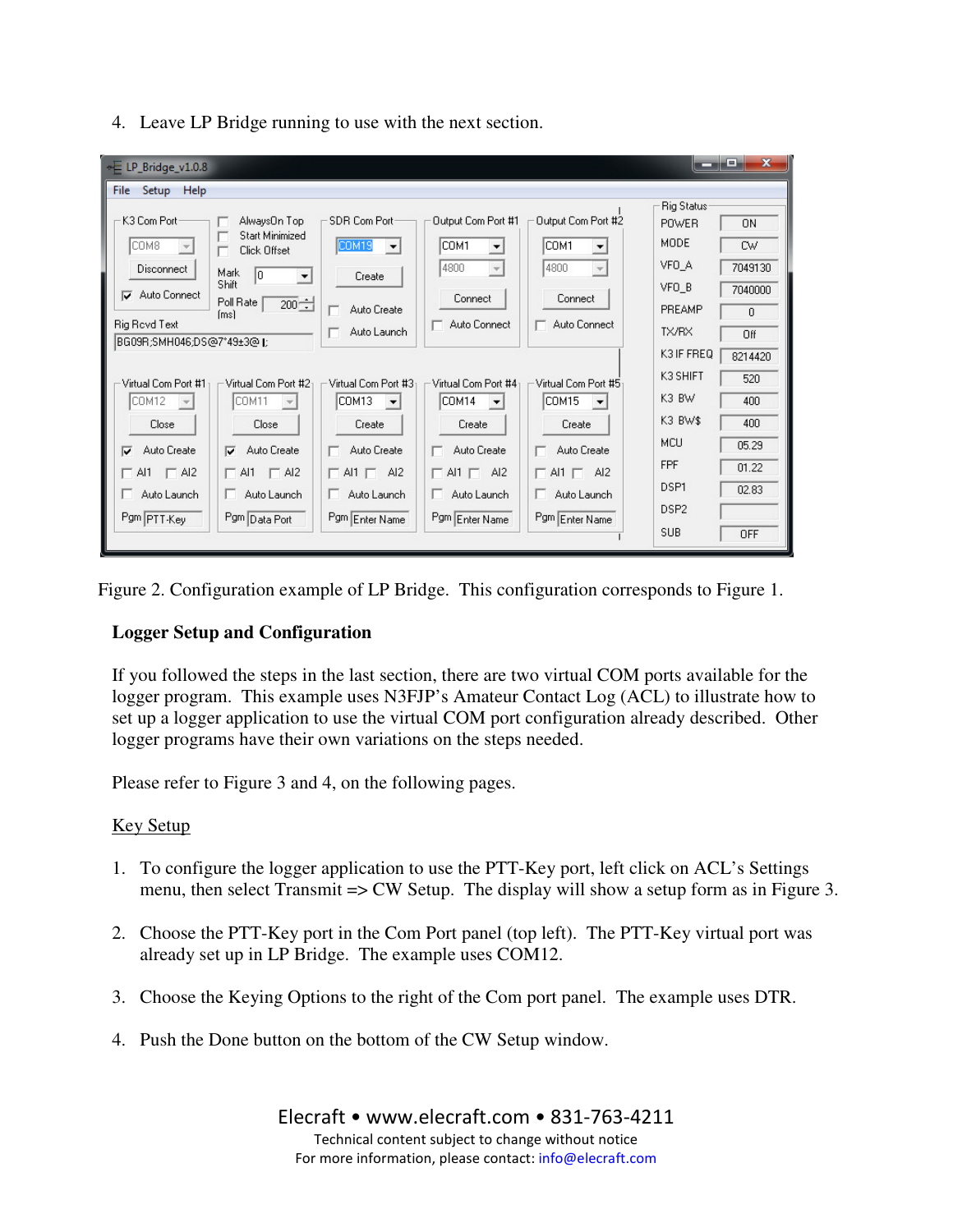Note: For N3FJP Amateur Contact Log, to set up SSB or AM operation, use the Settings menu under Transmit => Phone Setup. The standard PTT setting to use is RTS.

| <b>Com Port:</b>                                                                                  |                                                                                                           |                                      |                                          |                                       | <b>Description:</b>                                                                                                                                                                                                                                                                                                                          |          |  |
|---------------------------------------------------------------------------------------------------|-----------------------------------------------------------------------------------------------------------|--------------------------------------|------------------------------------------|---------------------------------------|----------------------------------------------------------------------------------------------------------------------------------------------------------------------------------------------------------------------------------------------------------------------------------------------------------------------------------------------|----------|--|
| COM <sub>1</sub><br>COM <sub>3</sub><br>COM <sub>2</sub><br>COM <sub>8</sub><br>COM <sub>12</sub> | <b>Keying Options</b><br><b>RTS</b><br>Configure<br><b>O</b> None<br><b>Winkeyer</b><br>Winkever<br>O DTR |                                      |                                          |                                       | To use computer generated CW, first, you<br>will have to build or purchase an interface to<br>connect from your computer's serial port to<br>your transmitter. Schematics and purchase<br>options are available on my website                                                                                                                |          |  |
| COM <sub>11</sub>                                                                                 |                                                                                                           |                                      |                                          |                                       | (www.n3fip.com).                                                                                                                                                                                                                                                                                                                             |          |  |
|                                                                                                   | <b>Timing Options</b><br>Sleep<br><b>O</b> Timer<br>C Loop                                                |                                      |                                          |                                       | Most folks only have USB ports now, but in<br>most cases a USB to serial adapter will<br>work fine. You'll find them on line or at your                                                                                                                                                                                                      |          |  |
| <b>Save Settings</b><br><b>Load Settings</b>                                                      | <b>WPM</b><br>Faster<br>30<br>Slower                                                                      | Word<br>More<br>$\mathbf{0}$<br>Less | Characte<br>More<br>$\mathbf{0}$<br>Less | Send F9<br>Characters:<br><b>Test</b> | local Best Buy.<br>Alternatively, you can select the Winkeyer<br>device, which will key your rig independently<br>from your PC's processor, which is a great<br>solution if your processor's code is erratic.<br>There is also a Winkeyer USB version that<br>will connect right to your PC's USB port.<br>For more on Winkeyer, please vist |          |  |
| F <sub>1</sub>                                                                                    | Loop Sec<br>$\mathbf{0}$                                                                                  | FA                                   |                                          | F7                                    | F <sub>10</sub>                                                                                                                                                                                                                                                                                                                              |          |  |
| F <sub>2</sub>                                                                                    |                                                                                                           | F <sub>5</sub>                       |                                          | F <sub>8</sub>                        | F <sub>11</sub>                                                                                                                                                                                                                                                                                                                              |          |  |
| F <sub>3</sub>                                                                                    |                                                                                                           | F <sub>6</sub>                       |                                          | F <sub>9</sub>                        | F <sub>12</sub>                                                                                                                                                                                                                                                                                                                              | Keyboard |  |
|                                                                                                   |                                                                                                           |                                      |                                          |                                       |                                                                                                                                                                                                                                                                                                                                              |          |  |

Figure 3. CW Setup screen in N3FJP's Amateur Contact Logger.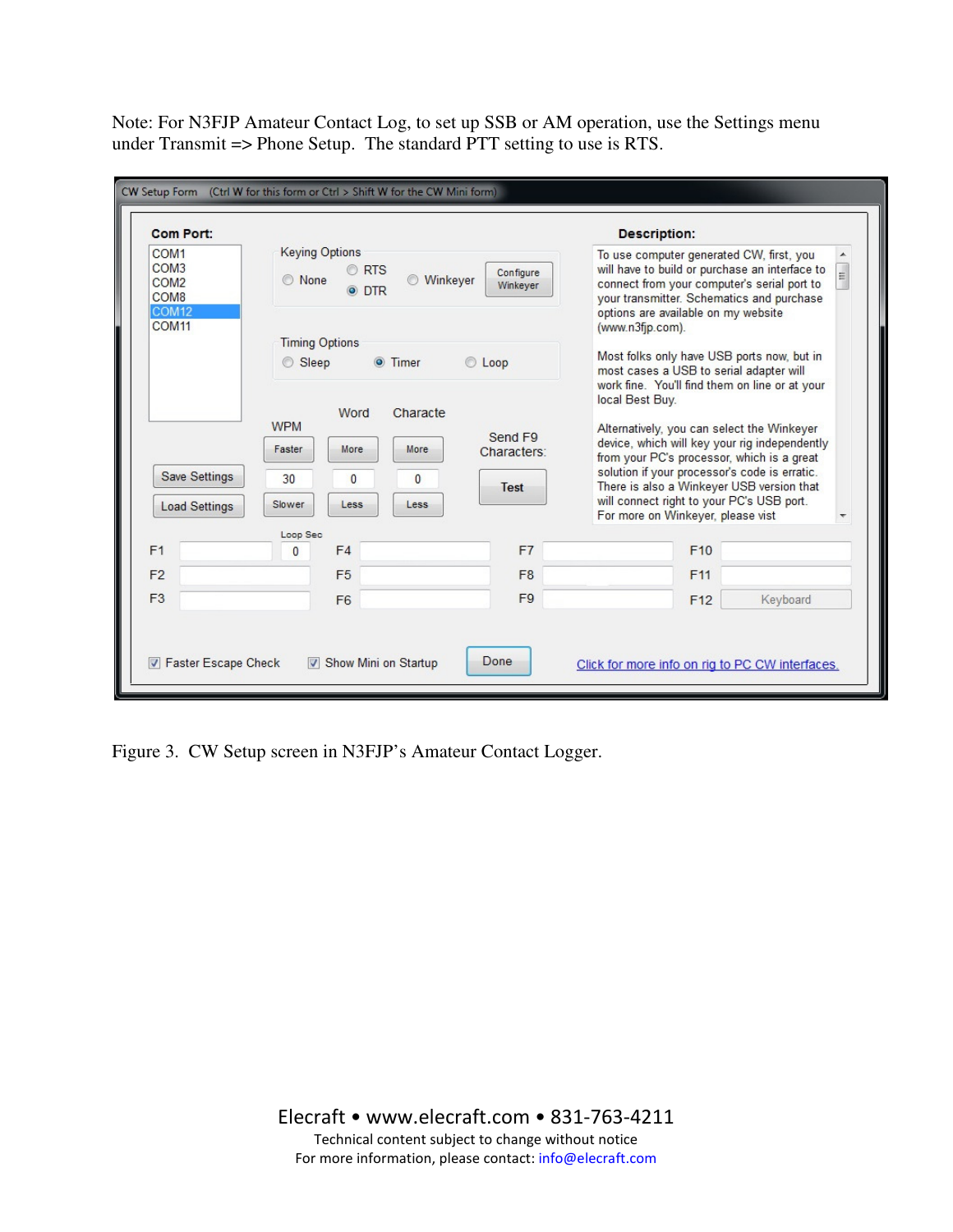#### Rig Interface Setup

[See Figure 4, below.]

- 1. To set up the N3FJP logger application to read and write the control port, use the Select Rig panel to choose the transceiver type. The example shows an Elecraft transceiver (K3S or K3).
- 2. Next, choose the control port that you selected earlier. The example uses COM11.
- 3. Set the Baud Rate (the baud rate set up in the K3's CONFIG:RS232 menu), then parity (none), 8 data bits, 1 stop bit. If using an external USB (or the K3S's internal USB), 38400 baud is recommended.
- 4. The Data Polling Rate is next. In this case, for K3-type rigs, 500 mS is generally adequate and is known to function properly. Longer polling intervals may be used if buffer overruns occur.
- 5. Push the Done button on the bottom of the CW Setup window.

### **Using the Logger**

Now that you have the logger running with the transceiver, you may want to try out CW and SSB modes. Most loggers, including N3FJP, have CW and voice message recording and playback functions, and this type of facility is a great place to start. Record a few CW or voice messages then use the F keys to play them back with the logger, with keying or PTT controlled by the logger program. See your logger's user manual for details on this type of operation.

Normally, the logger "tracks" the transceiver's mode and band, rather than controlling it. Of course, you may wish to change this. But for a first try, go ahead and change bands and / or modes at the transceiver's front panel. You should see the logger following along if the COM port "plumbing" is working correctly.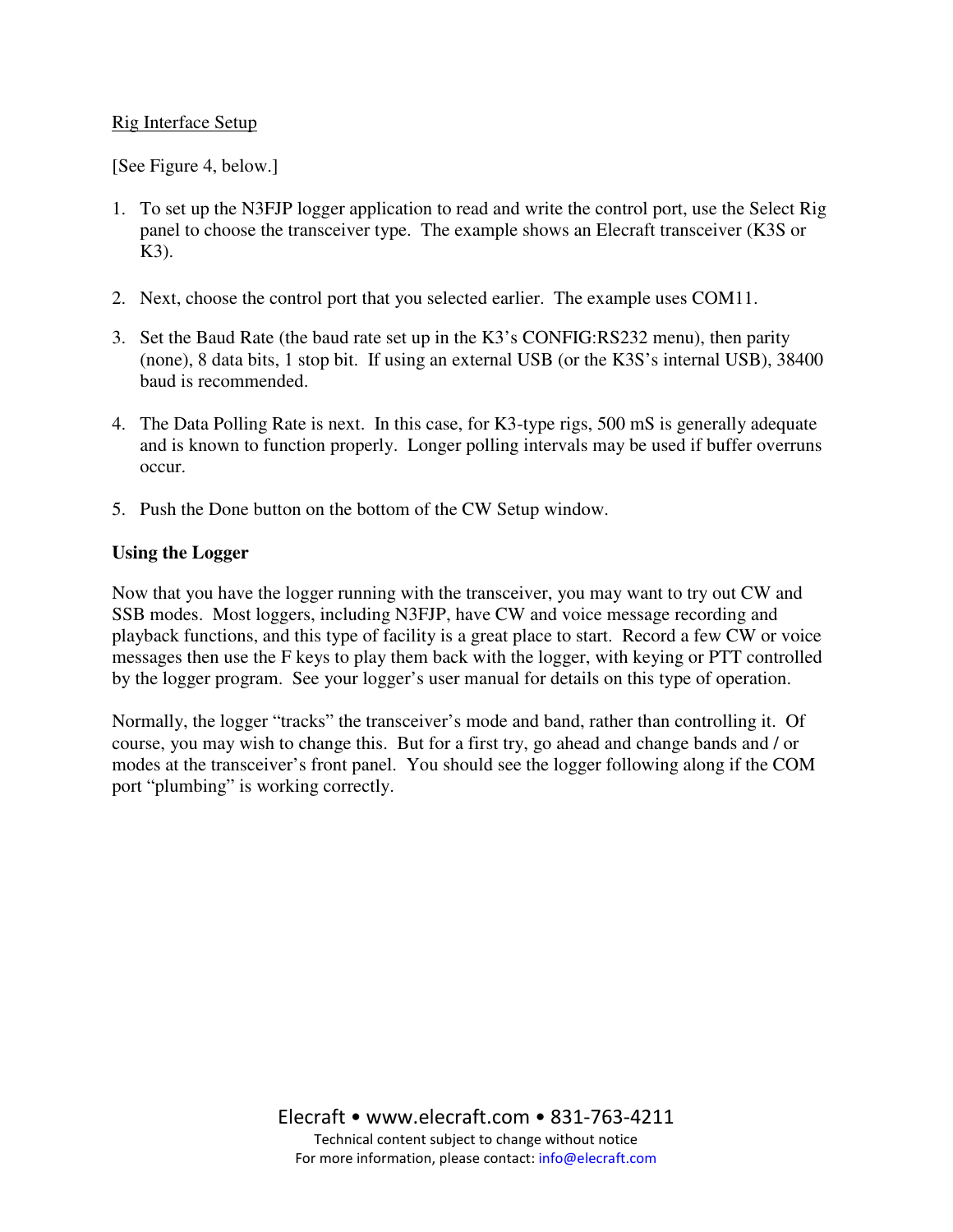

Figure 4. Rig Interface Setup screen in N3FJP's Amateur Contact Logger (rotated image). The screen capture aspect ratio has been altered slightly in order to fit the page size.